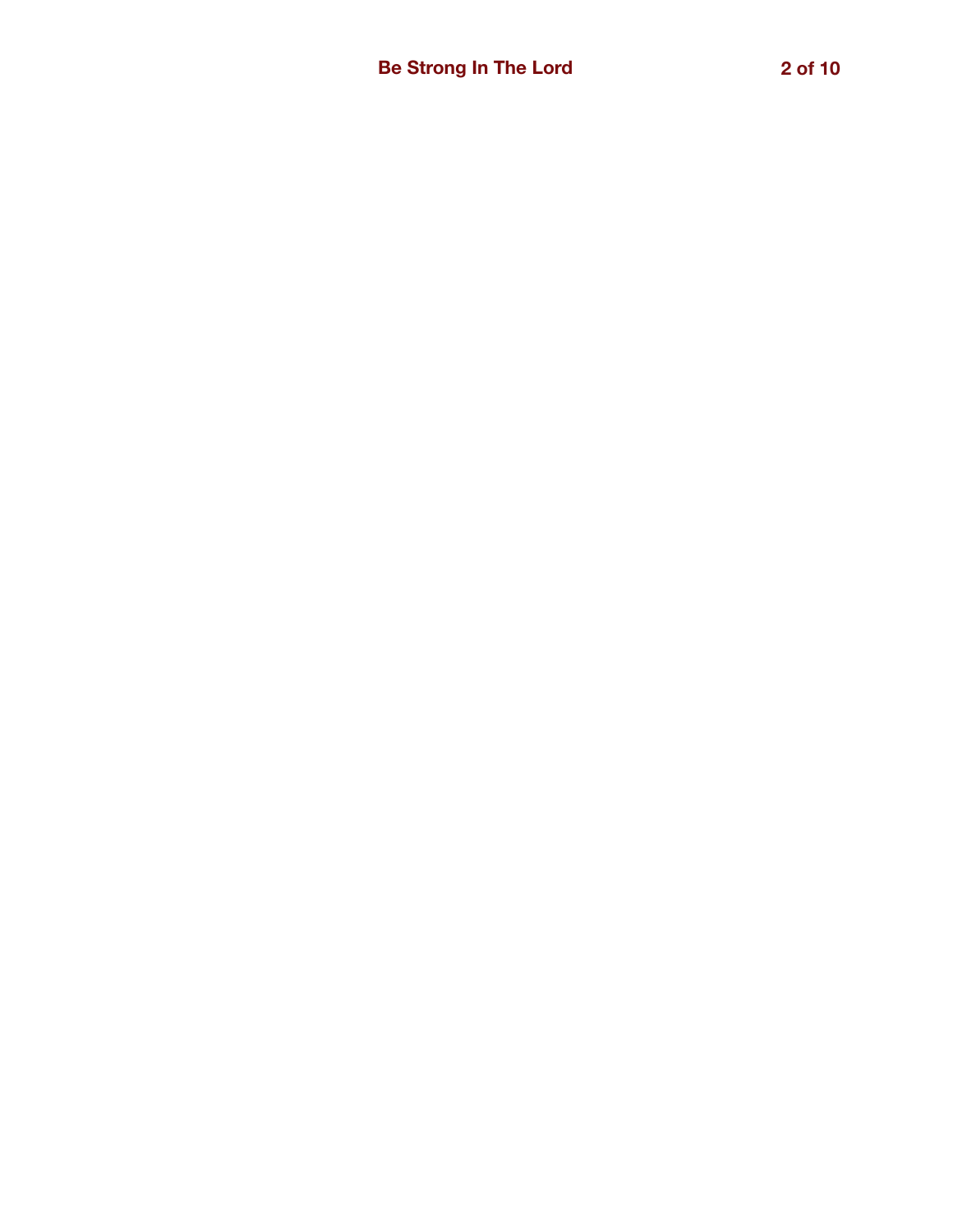### Spiritual Strength

Where do we get spiritual strength? The Apostle Paul tells us in his letter to the Ephesian Christians.

*"Stand therefore, having girded your waist with truth, having put on the breastplate of righteousness, and having shod your feet with the preparation of the gospel of peace; above all, taking the shield of faith with which you will be able to quench all the fiery darts of the wicked one." Ephesians 6:14-16*

Our success in life depends to a great extent on how we "structure" our thoughts, beliefs and actions. Structuring in martial arts is the idea of how we stand (stances) and move through those stances without losing the "rooting" necessary to defend ourselves against attack successfully. The key to a strong stance is understanding both the purpose and motivation in combination with the elements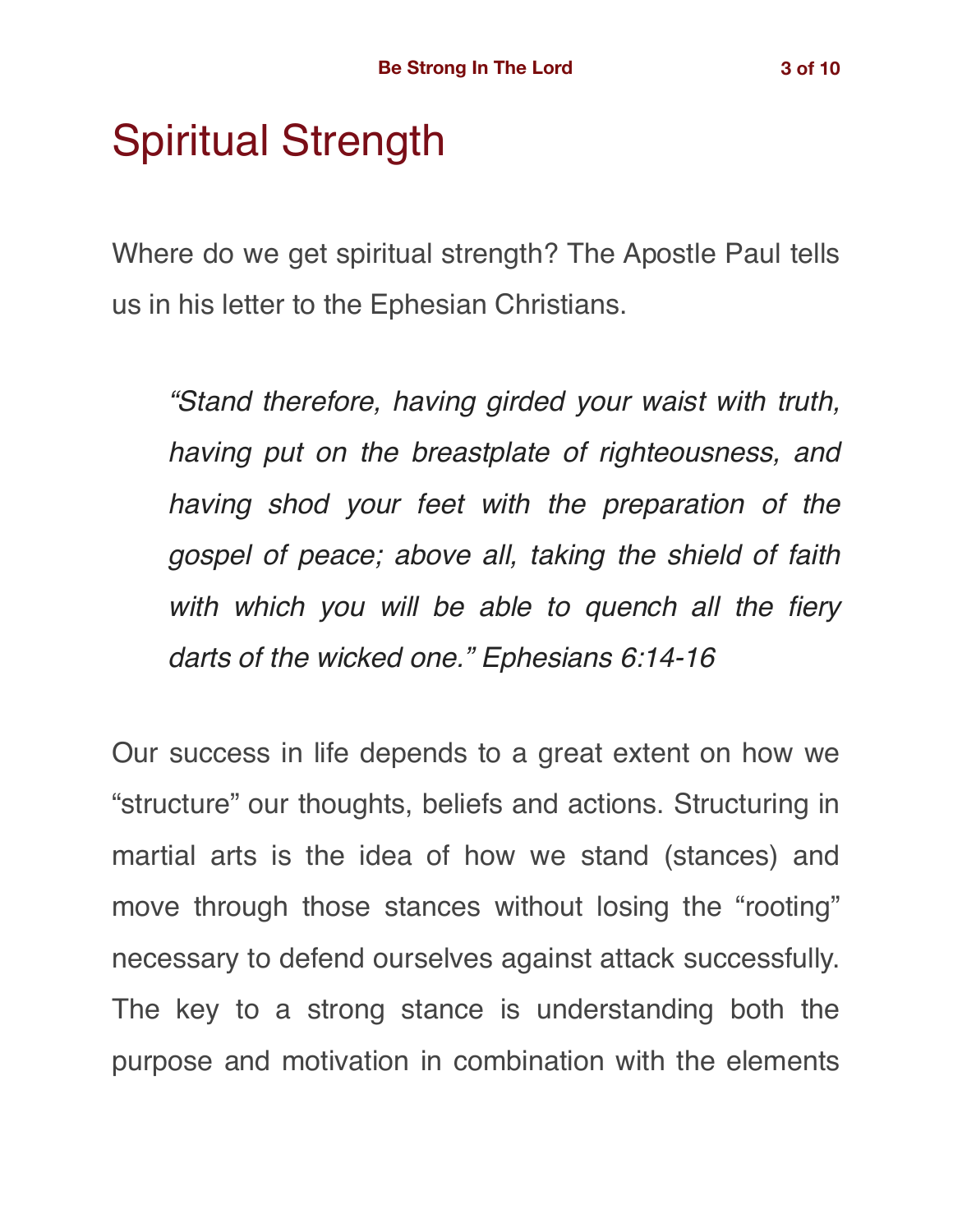we can access and train. ("when in motion one is still rooted" – Five Word Song, p. 28)

Bones, muscles, ligaments, tendons and tissue are elements we are able to access and train in the physical realm. Our stretching routine is part of training our body to stand properly and move through a combination of stances with maximum flexibility and strength – both internal and external. We learn the "truth" about the physical realm we live in and how to best use the tools God has given us.

As important as the physical is to a martial artist, something more important to success is what we **think** and **believe**. We need to think "true" thoughts and believe "true" beliefs. No matter how flexible and strong we may be in the physical realm, the greatest challenges in life are those in the mental and spiritual. Let's begin with the **mental**.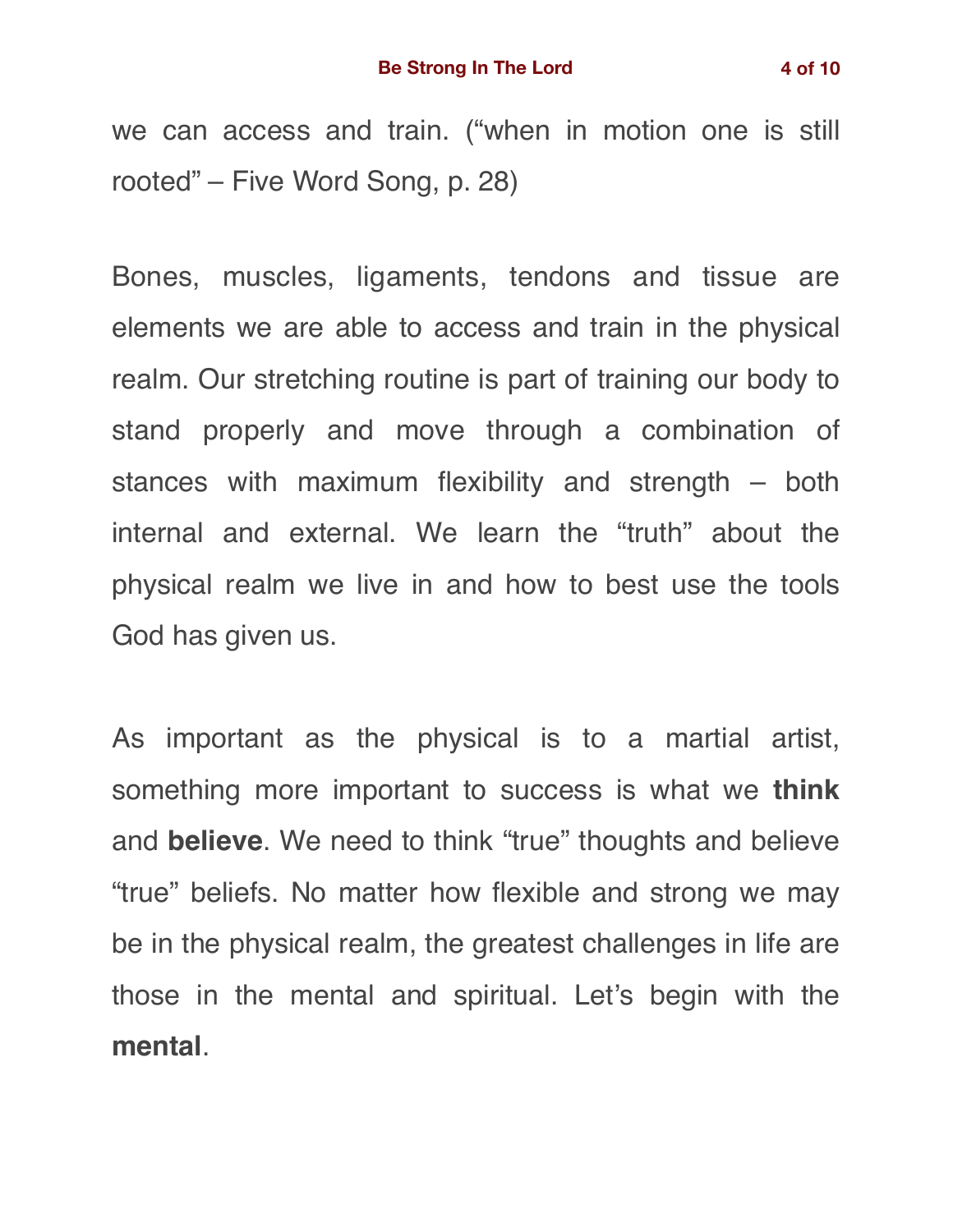Yon Ch'uan Martial Arts comes from an old Chinese martial art called *Liu Ho Pa Fa Ch'uan Fa* (also known as Water Boxing). It translates as *Six Combinations Eight Methods Fist Law*. It was a closed internal martial art until Master Instructors like John Chung Li introduced it to the public after moving from China to the United States. Grand Master Li taught Grand Master Robert Xavier who taught Sensei Mark McGee who teaches you. That is called a martial arts "lineage" and is important in understanding the root, trunk and branches of your art.

The first of the six combinations is "The Body Combines With The Mind." That's known in Chinese martial arts as Mind-Intent. Grand Master Li, who was a committed Christian, explained it this way: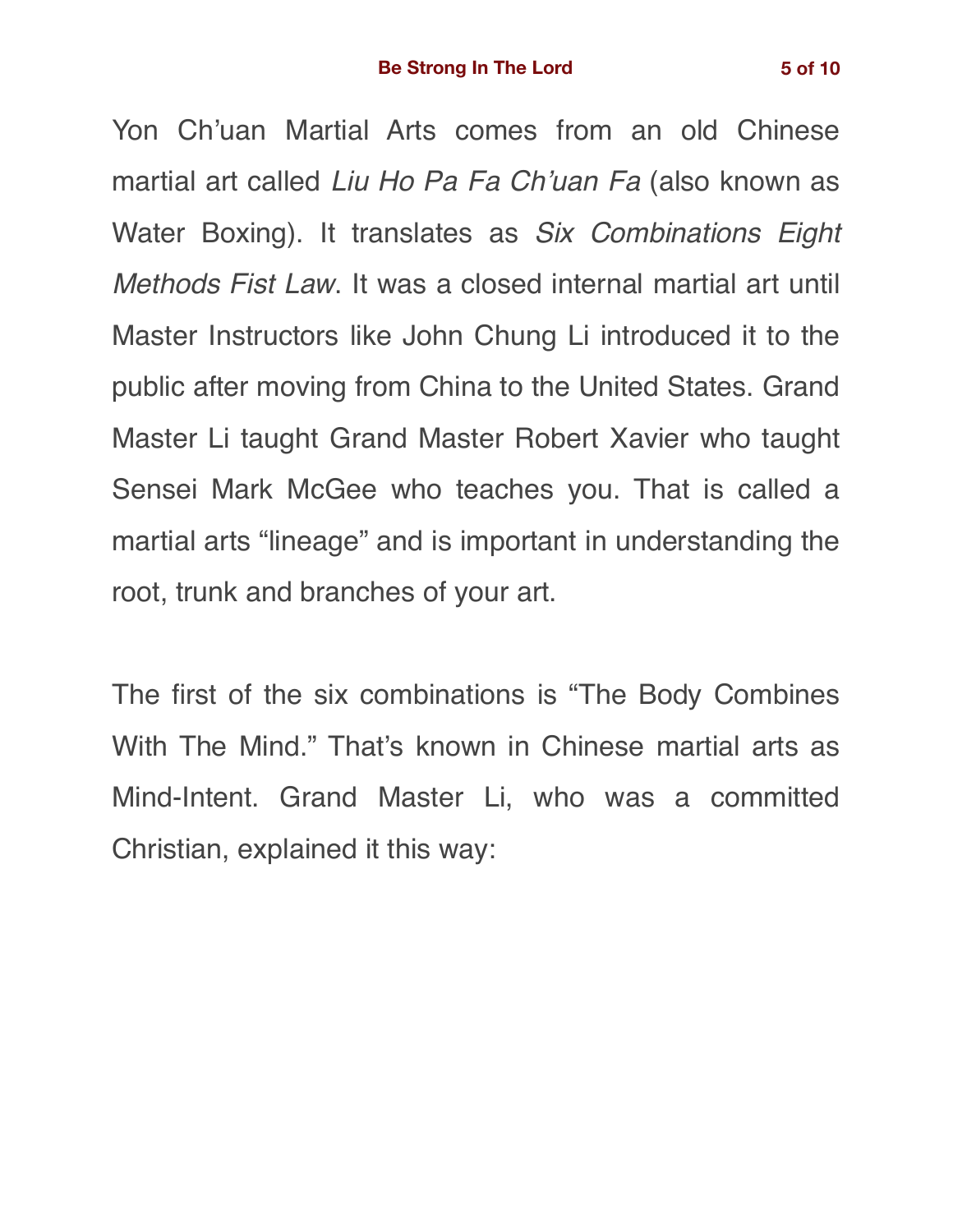*"Extraneous thoughts should be excluded from the mind and concentration utilized." Li Tung Fung, John Chung Li, Mark McGee, ed., The Chinese Five Word Song, Fifth Estate Publishing, 2004, p. 22*

This idea is similar to *kime* in Karate. *Kime* is the noun form of the verb *kimeru* – "to decide" – and translates as "focus." When I first learned about *kime* in Karate, my instructor was a Buddhist and emphasized the mental techniques of Zen Buddhism. He was also an atheist, which I also became soon after beginning my training in Karate-Do.

After becoming a Christian, I wanted to find God's method for thinking and focusing my mind. I learned that God wants us to have a **sound** mind, which works well for a Christian martial artist – "For God has not given us a spirit of fear, but of power and of love and of a sound mind." (1 Timothy 1:7) My concept of "focusing" changed from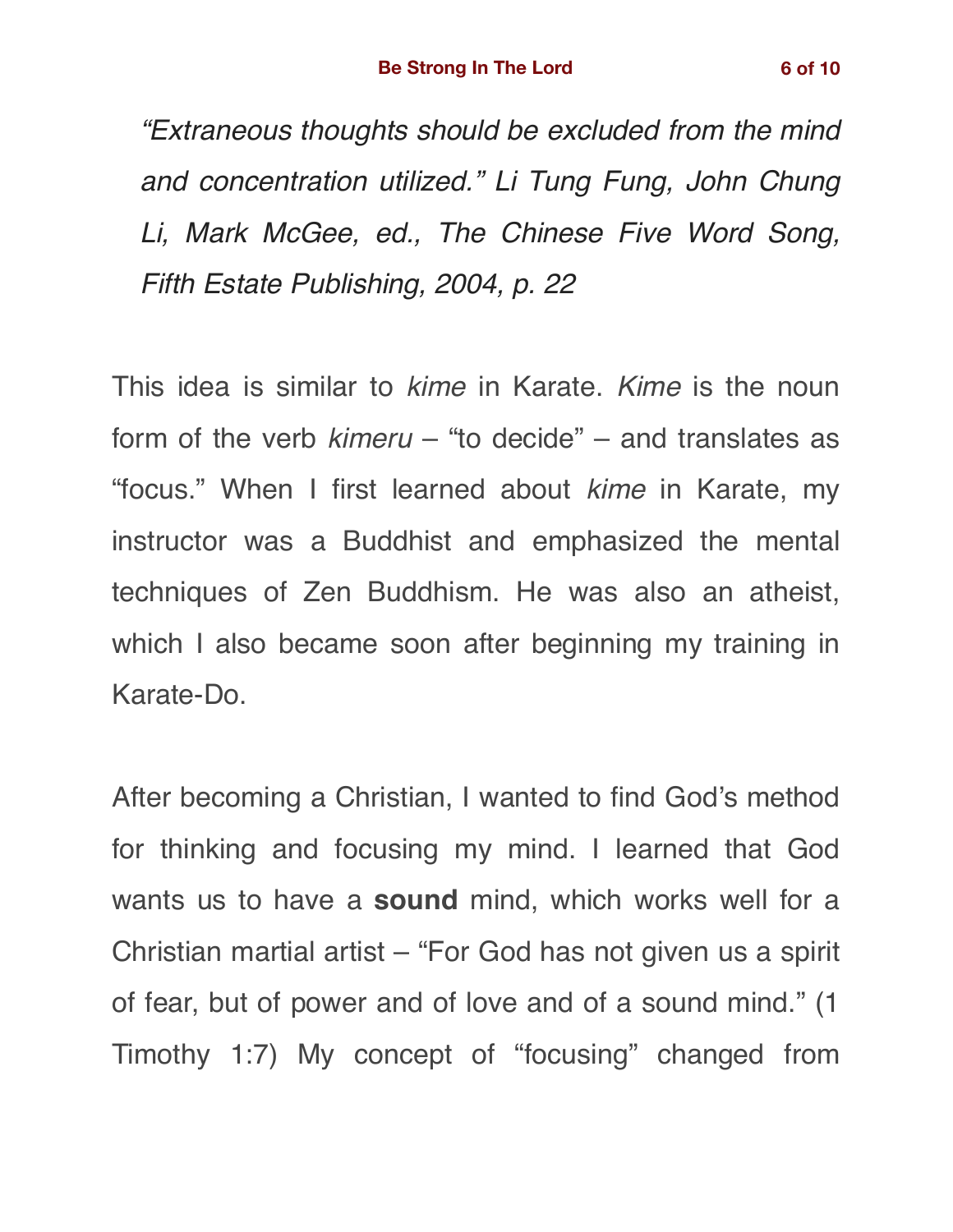thinking about nothing (or at the most about myself), to thinking about God. That type of mental focus works well for the Christian martial artist – "You will keep *him* in perfect peace, *Whose* mind *is* stayed *on You,* Because he trusts in You." (Isaiah 26:3)

I struggled with martial arts as a young Christian because of my training in Zen Buddhism. How could I continue to do something with my mind and body that was so tied to my former life as an atheist? I even thought for a time that I might have to quit martial arts because of that tie to Buddhism. However, the Lord introduced me to a Christian youth pastor in 1972 who was a Judo Black Belt. He was also a member of Judo and Karate for Christ (now Karate For Christ International). I began to understand that there was another way for a Christian to train the mind to think. When I read Paul's letter to the Philippians, I knew I had found a secret to how to "focus" as a Christian martial artist.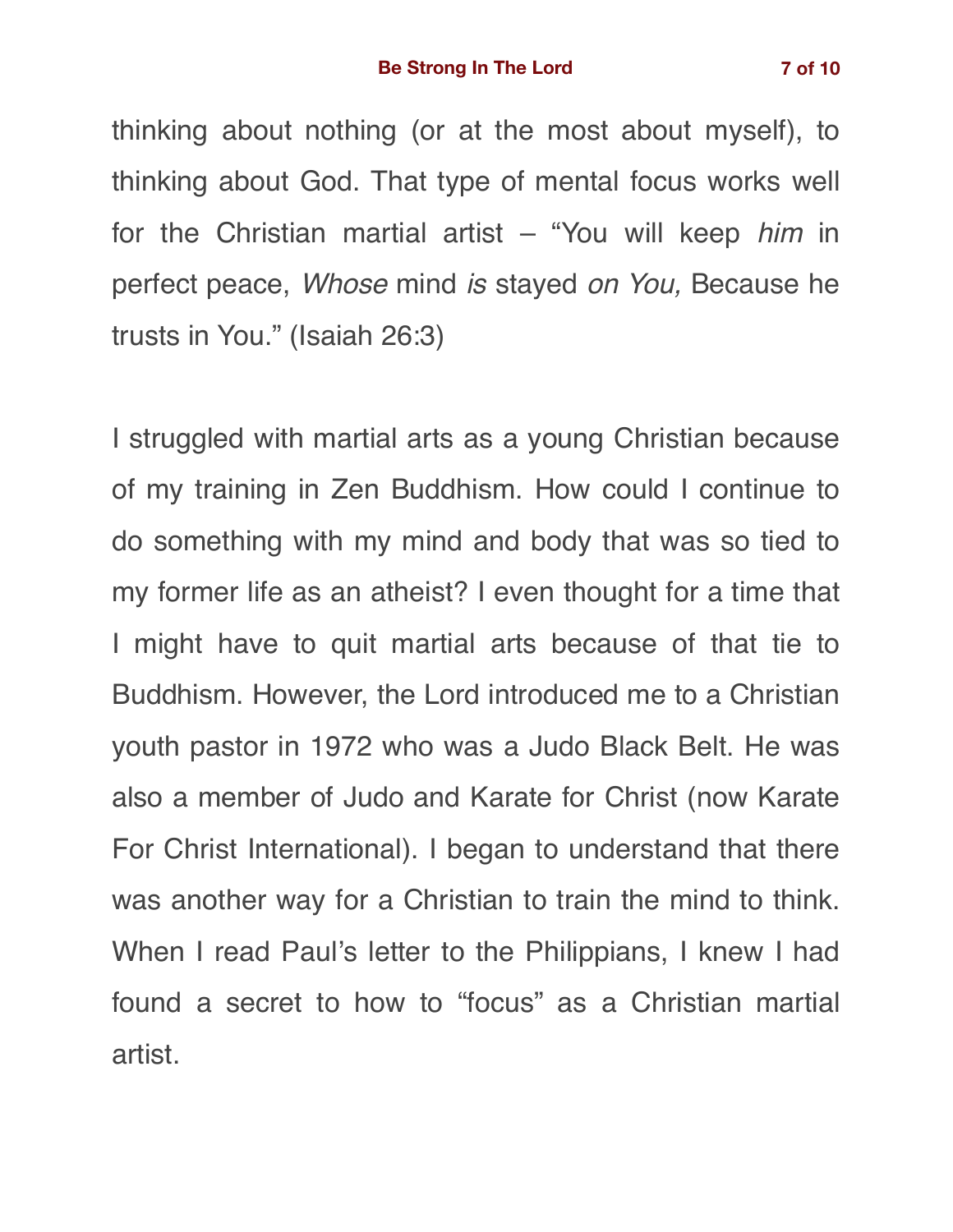*"Be anxious for nothing, but in everything by prayer and supplication, with thanksgiving, let your requests be made known to God; and the peace of God, which surpasses all understanding, will guard your hearts and minds through Christ Jesus. Finally, brethren, whatever things are true, whatever things are noble, whatever things are just, whatever things are pure, whatever things are lovely, whatever things are of good report, if there is any virtue and if there is anything praiseworthy—meditate on these things. The things which you learned and received and heard and saw in me, these do, and the God of peace will be with you." Philippians 4:6-9*

We exchange anxiety (worry, fear) for dependence on God. We believe God, think about God and thank God, and the peace of God acts as a "guard" around our hearts and minds through Christ Jesus. I liked the Greek word for "guard" (*phroureo*) because it was a military term used for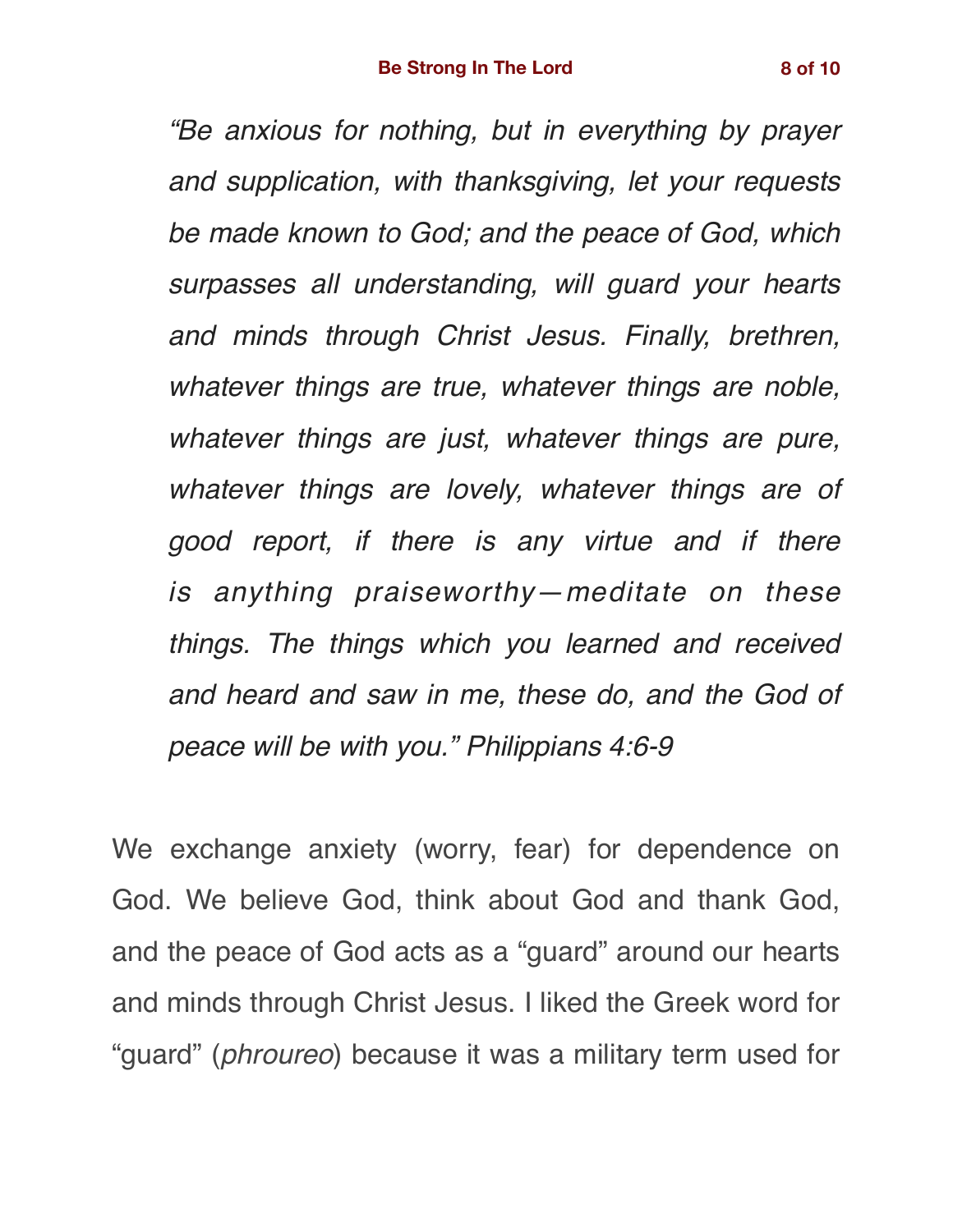a garrison which would protect against attack. It really does "surpass all understanding."

How do we ensure that this amazing guardianship continues? Meditate on these things:

- whatever things are true
- whatever things are noble
- whatever things are just
- whatever things are pure
- whatever things are lovely
- whatever things are of good report
- any virtue
- anything praiseworthy

God promises us His peace as we think on these things. Even as we train our body in martial arts, so we must train our mind to believe and trust what God says is true.